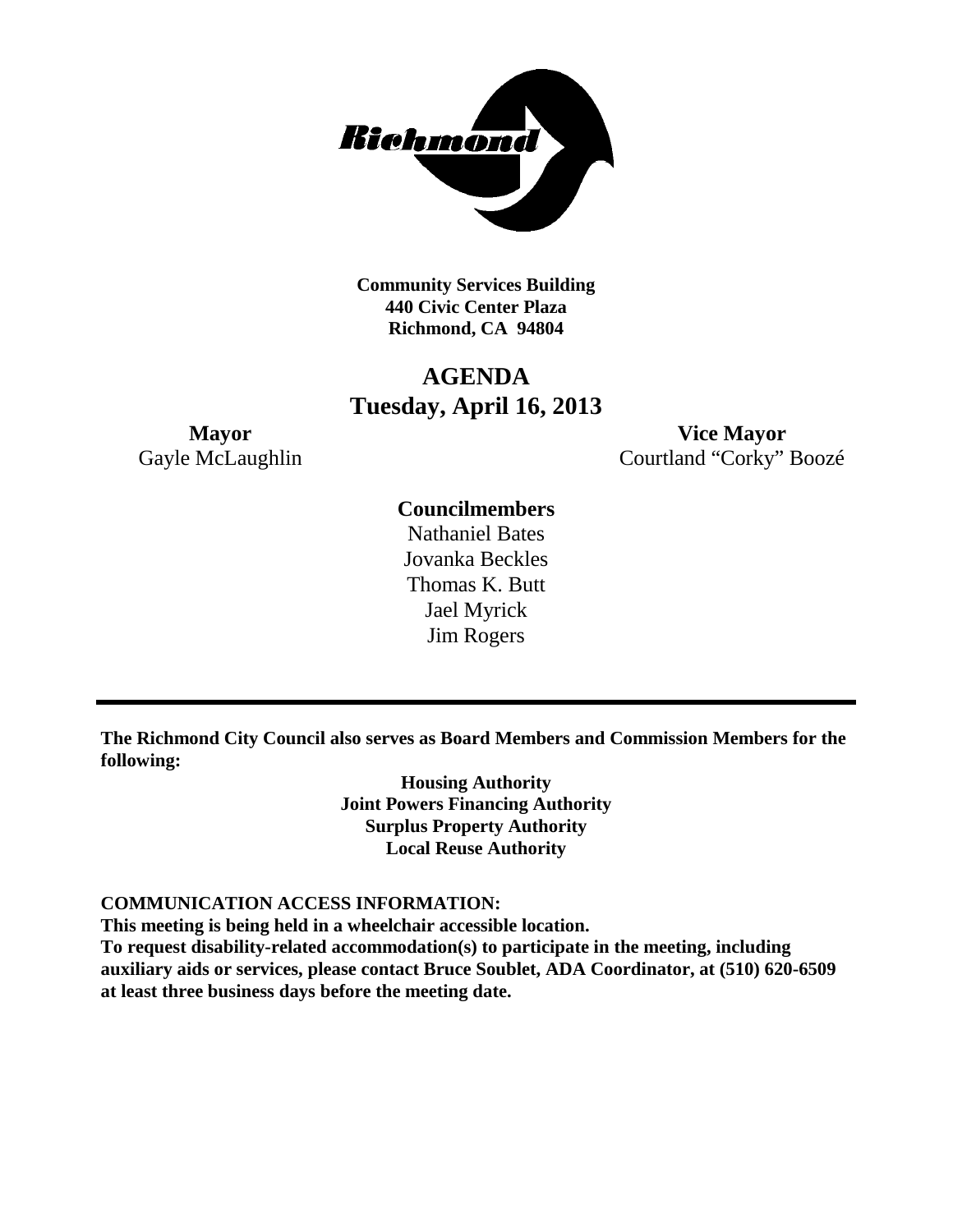# **MEETING PROCEDURES**

The City of Richmond encourages community participation at its City Council meetings and has established procedures that are intended to accommodate public input in a timely and time-sensitive way. As a courtesy to all members of the public who wish to participate in City Council meetings, please observe the following procedures:

**PUBLIC COMMENT ON AGENDA ITEMS:** Anyone who desires to address the City Council on items appearing on the agenda must complete and file a pink speaker's card with the City Clerk **prior** to the City Council's consideration of the item. Once the City Clerk has announced the item and discussion has commenced, no person shall be permitted to speak on the item other than those persons who have submitted their names to the City Clerk. Your name will be called when the item is announced for discussion. **Each speaker will be allowed TWO (2) MINUTES to address the City Council on NON-PUBLIC HEARING items listed on the agenda.**

**OPEN FORUM FOR PUBLIC COMMENT:** Individuals who would like to address the City Council on matters not listed on the agenda or on **Presentations, Proclamations and Commendations, Report from the City Attorney, or Reports of Officers** may do so under Open Forum. All speakers must complete and file a pink speaker's card with the City Clerk **prior** to the commencement of Open Forum. **The amount of time allotted to individual speakers shall be determined based on the number of persons requesting to speak during this item. The time allocation for each speaker will be as follows: 15 or fewer speakers, a maximum of 2 minutes; 16 to 24 speakers, a maximum of 1 and one-half minutes; and 25 or more speakers, a maximum of 1 minute.**

# **SPEAKERS ARE REQUESTED TO OCCUPY THE RESERVED SEATS IN THE FRONT ROW BEHIND THE SPEAKER'S PODIUM AS THEIR NAME IS ANNOUNCED BY THE CITY CLERK.**

**CONSENT CALENDAR:** Consent Calendar items are considered routine and will be enacted, approved or adopted by one motion unless a request for removal for discussion or explanation is received from the audience or the City Council. A member of the audience requesting to remove an item from the Consent Calendar must complete and file a speaker's card with the City Clerk **prior to the City Council's consideration of Agenda Review.** An item removed from the Consent Calendar may be placed anywhere on the agenda following the City Council's agenda review.

Any law enforcement officer on duty or whose service is commanded by the presiding officer shall be Sergeant-at-Arms of the Council meetings. He/she, or they, shall carry out all orders and instructions given by the presiding officer for the purpose of maintaining order and decorum at the Council meetings (City Council Rules of Procedure and Order Section III F, RMC Section 2.12.030).

**\*\*\*\*\*\*\*\*\*\*\*\*\*\*\*\*\*\*\*\*\*\*\*\*\*\*\*\*\*\*\*\*\*\*\*\*\*\*\*\*\*\*\*\*\*\*\*\*\*\*\*\*\*\*\*\*\*\***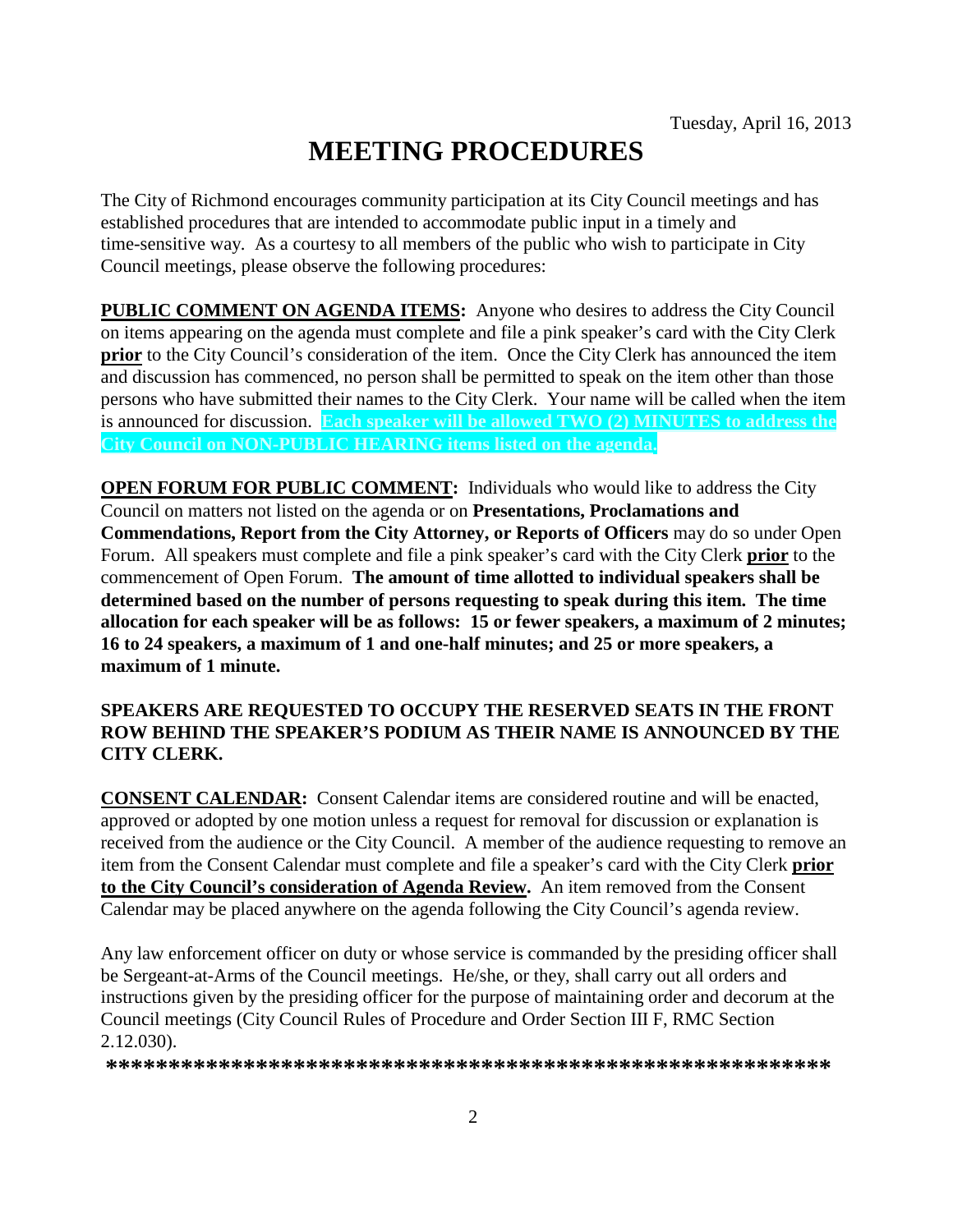# **EVENING OPEN SESSION**

5:00 p.m.

# **A. ROLL CALL**

# **B. PUBLIC COMMENT**

#### **C. ADJOURN TO CLOSED SESSION**

# **CLOSED SESSION**

Shimada Room of the Community Services Building

# **A. CITY COUNCIL**

**A-1.** CONFERENCE WITH LEGAL COUNSEL - ANTICIPATED LITIGATION (Initiation of litigation pursuant to Subdivision (c) of Government Code Section 54956.9):

One Case

**A-2.** CONFERENCE WITH LABOR NEGOTIATORS (Government Code Section 54957.6):

> Agency designated representatives: Bill Lindsay, Jack Hughes, Chris Magnus, Bruce Soublet and Lisa Stephenson Employee organization: Richmond Police Officers' Association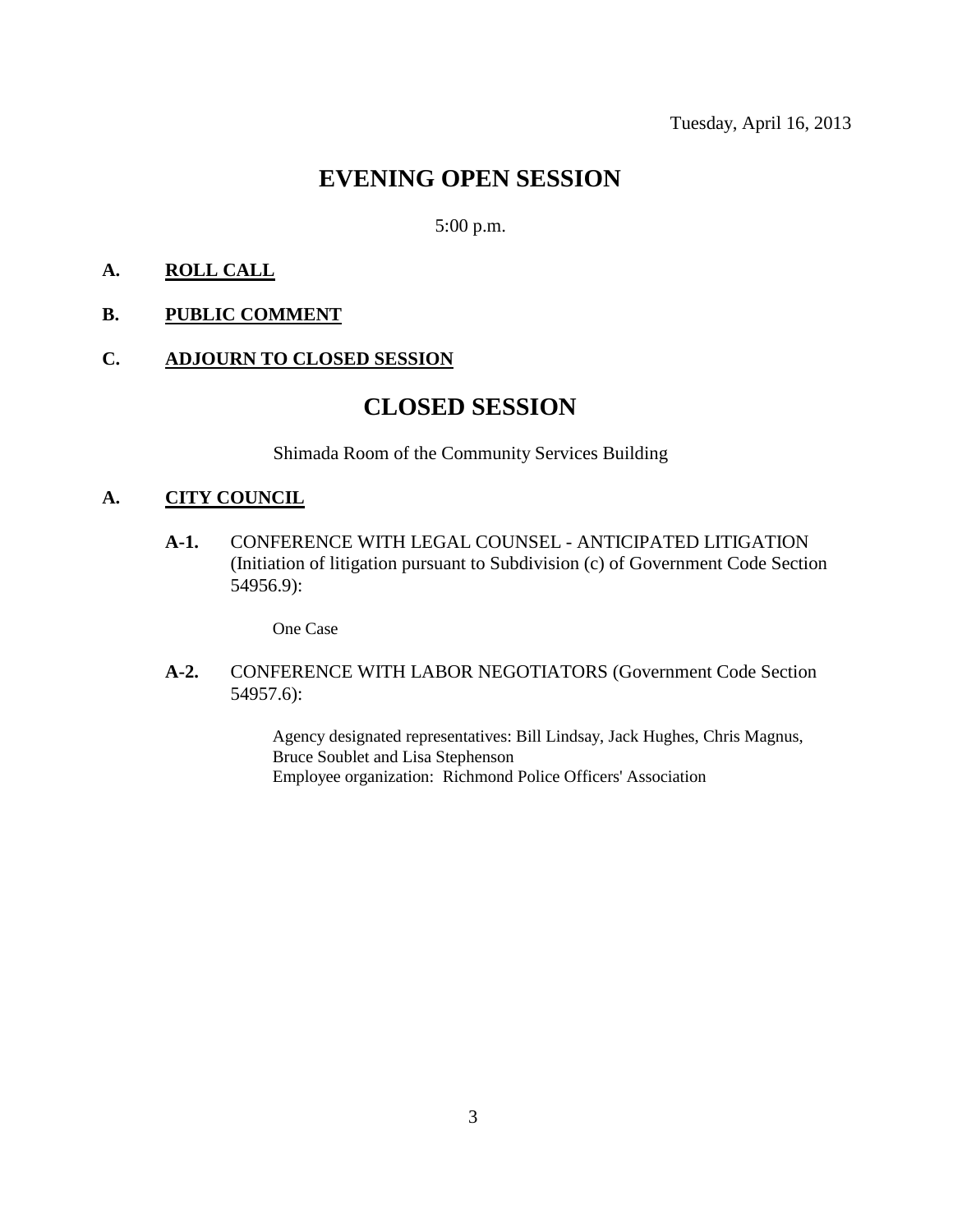# **SPECIAL MEETING OF THE RICHMOND HOUSING AUTHORITY**

6:25 p.m.

- **A. PLEDGE TO THE FLAG**
- **B. ROLL CALL**
- **C. STATEMENT OF CONFLICT OF INTEREST**
- **D. OPEN FORUM FOR PUBLIC COMMENT**
- **E. AGENDA REVIEW**

#### **F. HOUSING AUTHORITY CONSENT CALENDAR**

**F-1.** ADOPT a resolution authorizing the executive director to execute a memorandum of understanding between the Richmond Housing Authority and RHA Properties to outline the terms regarding the use of the proceeds of the sale of Westridge at Hilltop Apartments - Richmond Housing Authority (Tim Jones 621-1310).

# **G. ADJOURNMENT**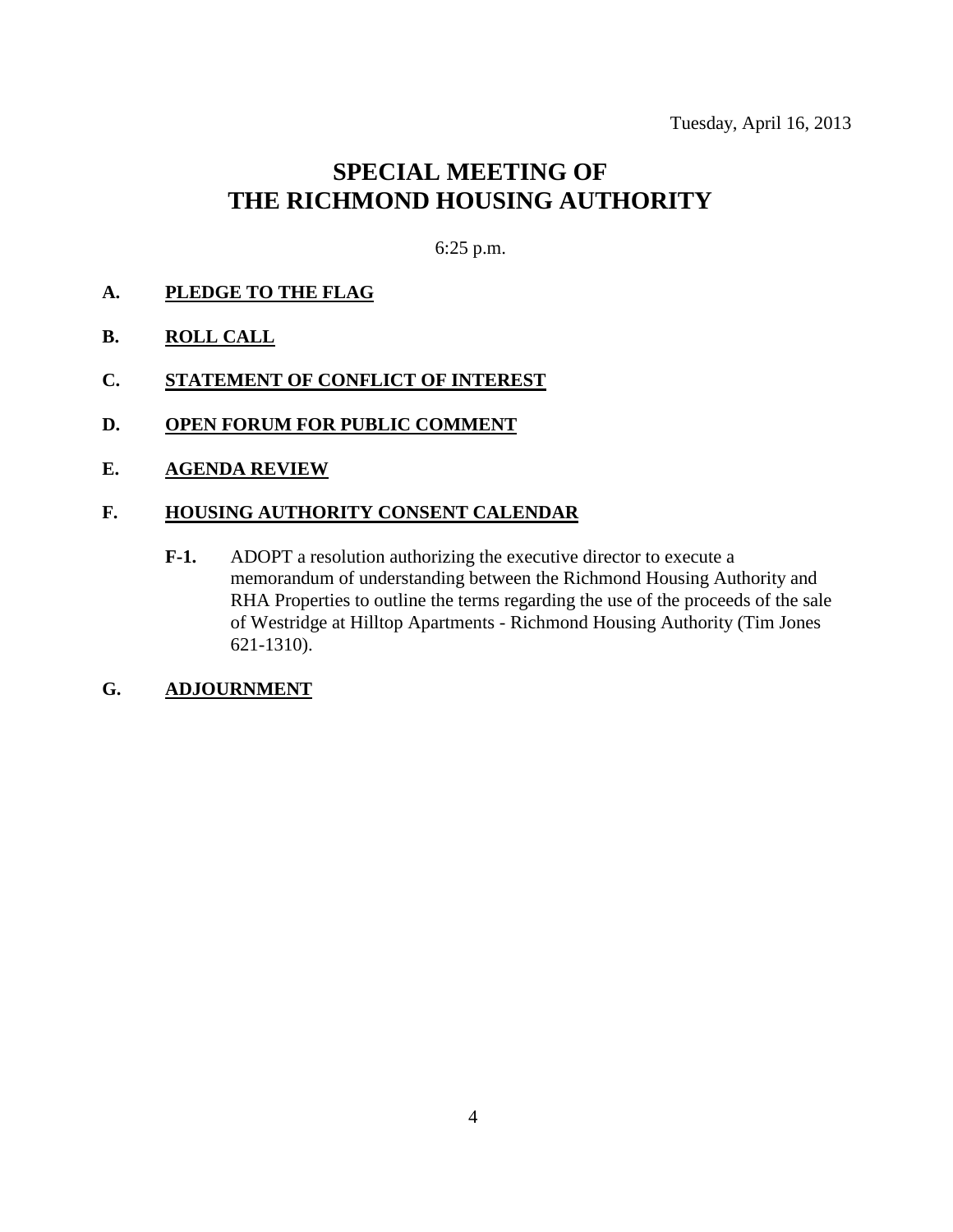# **REGULAR MEETING OF THE RICHMOND CITY COUNCIL**

6:30 p.m.

# **A. ROLL CALL**

#### **B. READING OF THE CODE OF ETHICS**

- **C. STATEMENT OF CONFLICT OF INTEREST**
- **D. AGENDA REVIEW**
- **E. OPEN FORUM FOR PUBLIC COMMENT**

#### **F. REPORT FROM THE CITY ATTORNEY OF FINAL DECISIONS MADE AND NON-CONFIDENTIAL DISCUSSIONS HELD DURING CLOSED SESSION**

#### **G. CITY COUNCIL CONSENT CALENDAR**

- **G-1.** APPROVE a two-year contract with two one-year extension options with Coast Oil of San Jose, California, to deliver bulk oil to the Equipment Services Division of Public Works in an amount not to exceed \$120,000 for the initial two-year term, and \$60,000 for each one-year extension - Public Works Department (Yader A. Bermudez 231-3008).
- **G-2.** APPROVE a one-year contract extension with D & H Landscaping, Inc. for landscape management services at Point Molate in an amount not to exceed \$99,000, which includes a 10% cost contingency, and with a contract term extending to June 30, 2014 - Public Works Department (Yader A. Bermudez 231-3008).
- **G-3.** APPROVE the purchase of additional functional modules of the Linko® Data Systems software for the Source Control Program in order to assist in the monitoring and compliance activities of industrial sewer dischargers in an amount not to exceed \$20,000 - Engineering Services Department (Alan Wolken/Chad Davisson 620-5486).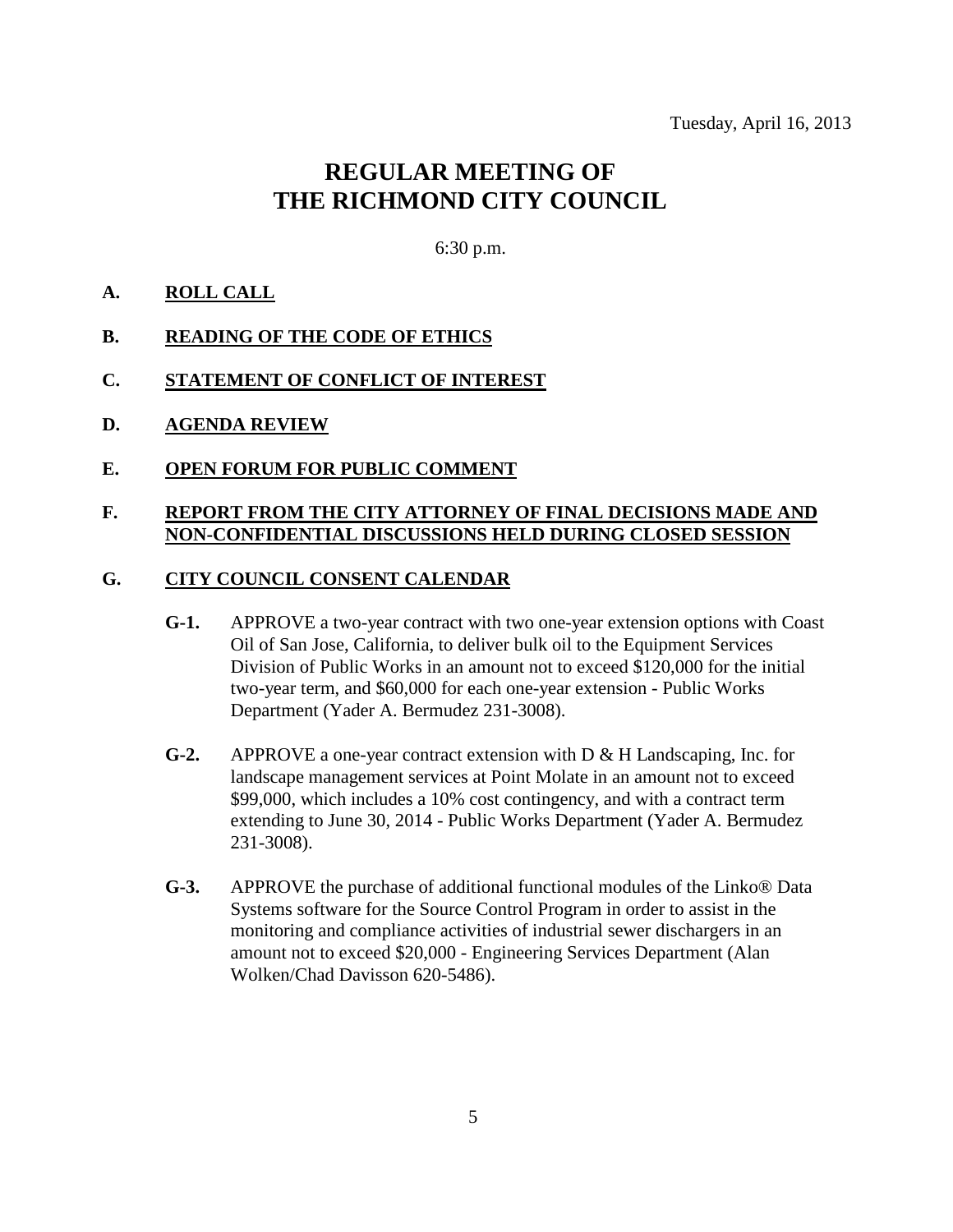- **G-4.** ADOPT a resolution authorizing a lease of property at 111-113 Macdonald Avenue by the Successor Agency to Saffron Strand, Inc. at a rate of \$100 per month, effective July 1, 2013, through June 30, 2017, and a memorandum of understanding (MOU) for delivery of specific employment services by Saffron Strand, Inc. to homeless individuals during this period - Housing and Community Development (Patrick Lynch 307-8140).
- **G-5.** ADOPT a resolution authorizing the employment of Robert Larson for the purpose of assisting with the preparation of potential and actual litigation and to provide testimony in legal proceedings on behalf of the City of Richmond - Human Resources Management Department (Leslie Knight 620-6600).
- **G-6.** ADOPT a resolution authorizing the employment of Robyn Kain for the purpose of assisting with the preparation of potential and actual litigation and to provide testimony in legal proceedings on behalf of the City of Richmond - Human Resources Management Department (Leslie Knight 620-6600).
- **G-7.** ADOPT a resolution authorizing an amendment to the existing standing contracts for as-needed electrical contractor services with: (1) Cirimele Electric Works, Inc. (Richmond); (2) Kray Cabling, Inc. (Richmond); (3) Republic ITS (Novato); and (4) Harris Electric (Dublin). The contracts are proposed to be amended for an amount not to exceed \$75,000 per firm per year over a three-year period, with two one-year extensions - Public Works Department (Yader A. Bermudez 231- 3008).
- **G-8.** ADOPT a resolution approving and authorizing a sole-source contract with Gonzales Architects in an amount not to exceed \$450,000 and for a term extending to June 30, 2015. The scope of work includes the preparation of detailed design documents for the Miraflores Sustainable Community Greenbelt Project as part of the Miraflores Housing Development - Housing and Community Development (Patrick Lynch 307-8140).
- **G-9.** APPROVE a three-year contract, with an option to renew for an additional two years, with Kelly-Moore Paint Company for paint and paint supplies for all City buildings in an amount not to exceed \$60,000 per year - Public Works Department (Yader A. Bermudez 231-3008).
- **G-10.** APPROVE a contract with PredPol Inc. in an amount not to exceed \$150,000 for the period May 1, 2013, thru May 1, 2016, for predictive policing analysis demonstrated to reduce property crimes through more effective and timely deployment of patrol resources - Police Department (Chief Chris Magnus 621- 1802).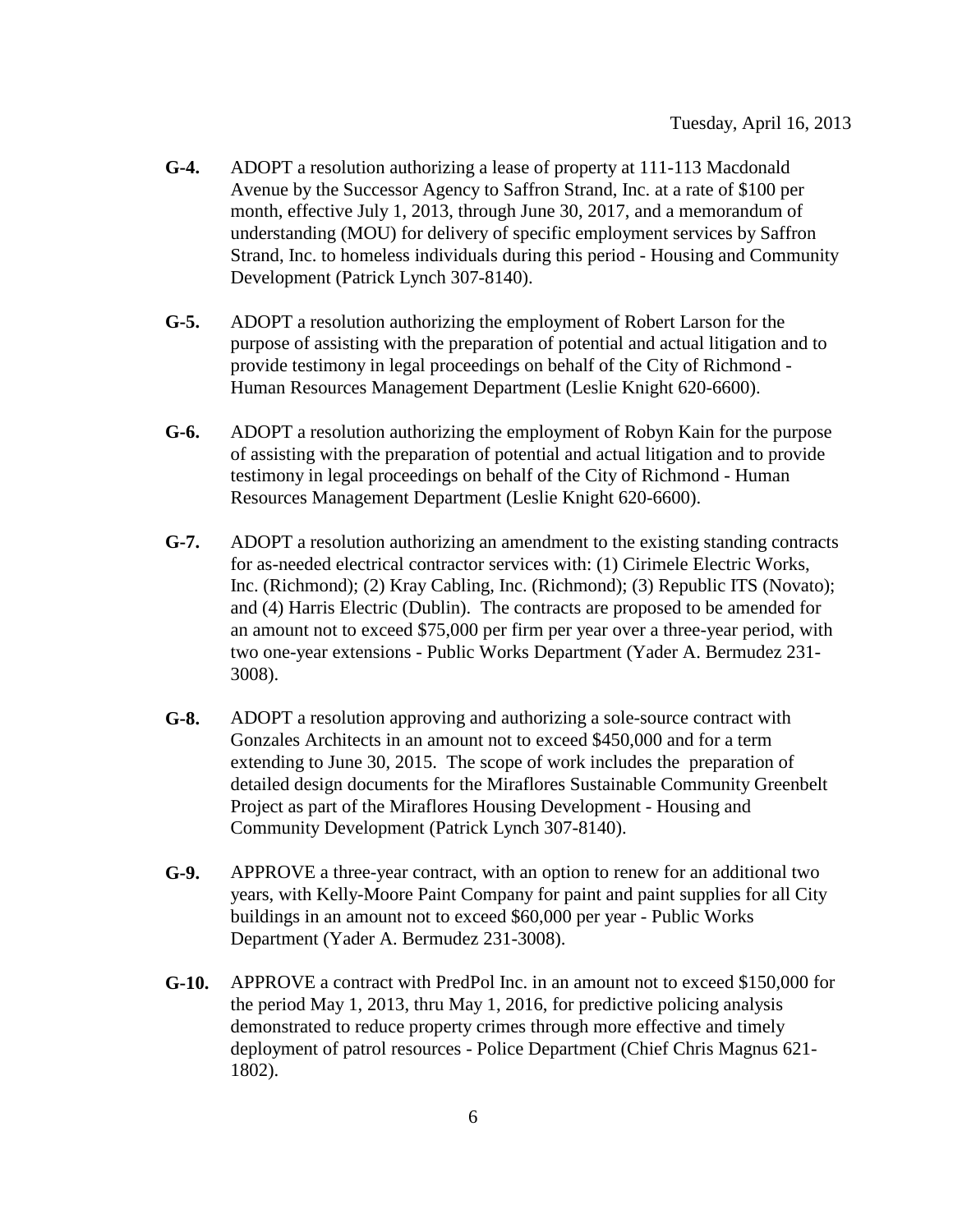- **G-11.** APPROVE a contract with Carollo Engineers, Inc. for the period May 1, 2013, through May 1, 2014, in an amount not to exceed \$223,060 for engineering design services related to the Wet Weather Storage Facility Project - Engineering Services Department (Alan Wolken/Chad Davisson 620-5486).
- **G-12.** APPROVE an amendment to the existing on-call construction management and inspection services contracts with: (1) BFK Engineers (Richmond); (2) Harris & Associates, Inc. (Concord); (3) Ghiradelli Associates (Richmond); and (4) Swinerton Management & Consulting (San Francisco) in an amount not to exceed \$250,000 each, for a total amount not to exceed \$1,000,000 each - Engineering Services Department (Alan Wolken 307-8137/Tawfic Halaby 621- 1612).
- **G-13.** ACCEPT the work completed by ERA Construction, Inc. under the Fiscal Year 2010-11 and 2011-12 Miscellaneous Concrete Repairs Contract - Engineering Services Department (Alan Wolken/Tawfic Halaby 621-1612).
- **G-14.** APPROVE the recommendation by the Richmond Arts and Culture Commission to install the mural called "Richmond Identities: Extraordinary Lives/Ordinary People," by artist Judy Baca, on the exterior wall of the Senior Center on Macdonald Avenue - Library and Cultural Services Department (Katy Curl 620- 6554).
- **G-15.** ADOPT a resolution upholding the Planning Commission's denial of a project proposed by William Randolph III to subdivide the property at 5801 Knobcone Court into four residential lots with one remainder parcel - Planning and Building Services Department (Richard Mitchell 620-6706).
- **G-16.** ADOPT a resolution authorizing submittal of Measure J 2010 and 2011 "Growth Management Program Compliance Checklist" to Contra Costa County Transportation Authority (CCTA) to allow the City of Richmond to receive its allocation of Fiscal Years 2011-12 and 2012-13 Local Street Maintenance and Improvement Funds - Planning and Building Services Department (Richard Mitchell 620-6706).
- **G-17.** APPROVE the following appointments: Arts and Culture Commission: Najari Smith, term expiring January 31, 2017; Personnel Board: McKinley Williams, term expiring December 31, 2018 - Mayor McLaughlin (620-6503).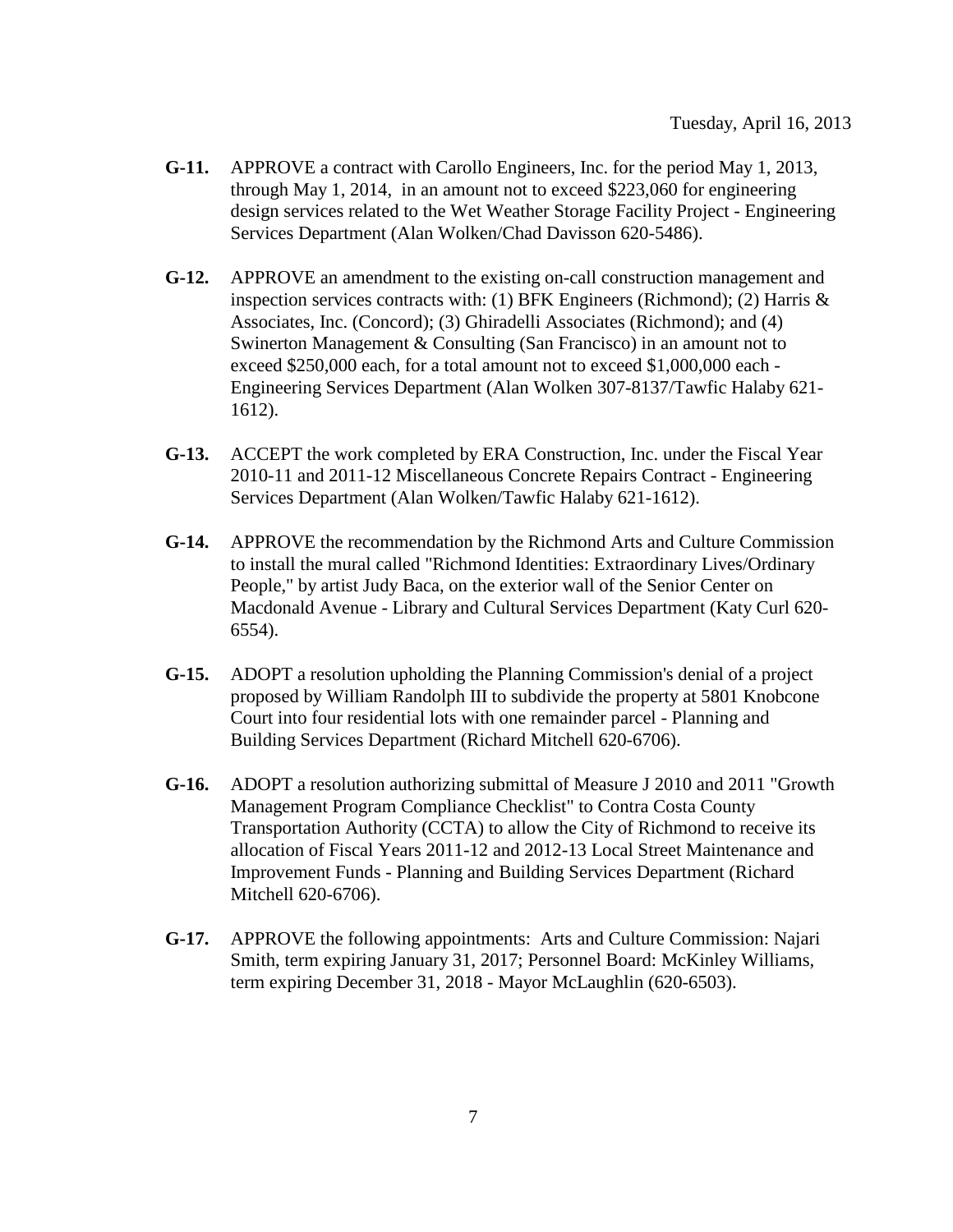**G-18.** APPROVE an increase in budget appropriations in the amount of \$110,000 which is available in the Marina Bay Landscape and Lighting District fund balance. This will authorize funding of the previously-approved contract for the pedestrian lighting project along the Marina Bay Trail - Public Works Department (Yader A. Bermudez 231-3008).

# **H. PUBLIC HEARINGS**

- **H-1.** Conduct a public hearing and consider adopting a resolution approving the Amended Annual Consolidated Action Plan for priorities and uses of Community Development Block Grant (CDBG), CDBG Program Income, Home Investment Partnership Program (HOME) funding and HOME Program Income - Housing and Community Development (Patrick Lynch 307-8140).
- **H-2.** Conduct a public hearing and consider adopting a resolution approving the 2013- 2014 Annual Consolidated Action Plan which outlines priorities and uses of Community Development Block Grant (CDBG), CDBG Program Income, Home Investment Partnership Program (HOME) funding, and HOME Program Income - Housing and Community Development (Patrick Lynch 307-8140).

# **I. COUNCIL AS A WHOLE**

- **I-1.** REVIEW and discuss the reading of the Code of Ethics Policy Vice Mayor Boozé (620-6593).
- **I-2.** DIRECT staff to inspect the vacant commercial property near "A" Street and Macdonald Avenue for hazardous waste - Vice Mayor Boozé (620-6593).
- **I-3.** DISCUSS and approve putting RichmondBuild in the general fund Vice Mayor Boozé (620-6593).
- **I-4.** CONSIDER directing staff to: (1) replenish funds that were cut from the Fiscal Year 2012-13 budget for street repairs with the initial proceeds from the possible sale of the Westridge Apartments; and (2) to investigate the possibility of mitigation funds from the IRRF being used for street repair - Councilmembers Rogers, Butt, and Myrick (620-6861).

# **J. REPORTS OF OFFICERS: STANDING COMMITTEE REPORTS, REFERRALS TO STAFF, AND GENERAL REPORTS (INCLUDING AB 1234 REPORTS)**